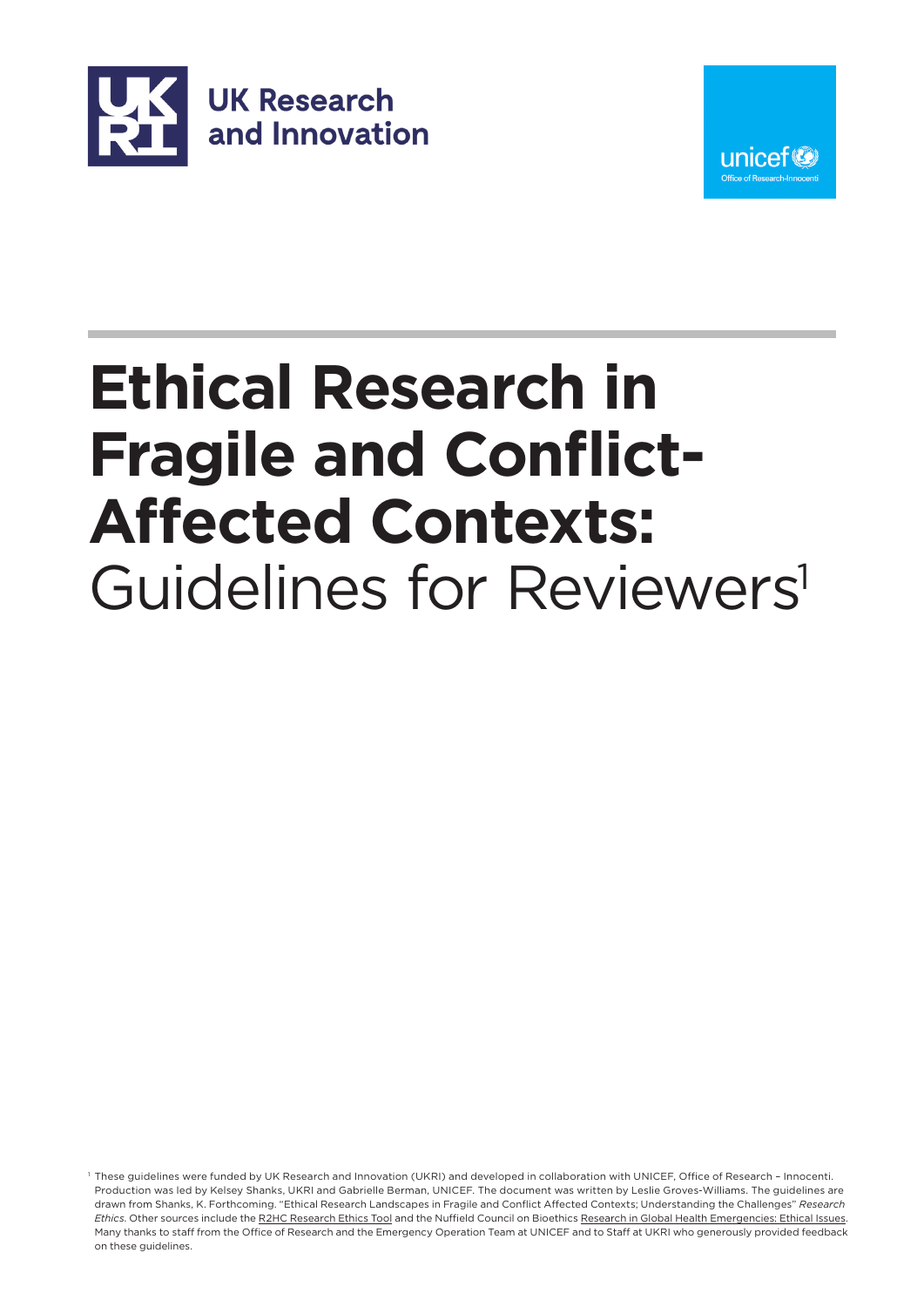# **Rationale and Audience**

Ethical considerations arise in all research.2 They are, however, **amplified in fragile and conflict-affected contexts**. The **power imbalances** between local and international researchers are increased and the **risk of harm is augmented**. The research takes place in a context where appropriate safeguards **are often reduced**  and the **probabilities of unethical research are magnified**. Existing explorations of ethics and ethical review processes often focus primarily on the front end of the data cycle. Yet, we know that harm can occur at any stage in the research cycle. **Ethical research in fragile and conflict-affected contexts therefore requires that researchers and funders reflect even more critically and systematically on every step of the research process** – from defining the research agenda and selecting researchers through to data collection, analysis and dissemination and communication of findings.3

These UKRI and UNICEF **reviewer guidelines provide a unique tool for reviewers to assure themselves, as reviewers and/or funders that research projects funded will give systematic and on-going consideration to the ethics of research** in fragile and conflict-affected contexts. The tool provides seven criteria for consideration and a checklist for reviewers to use systematically to support their review process.

The **audience for these guidelines are all those involved in reviewing bids or proposals** for research in fragile and conflict-affected contexts. The reviewing body itself must ensure that it is also conforming to ethical standards. This includes ensuring that review staff have the necessary competence, independence, diversity and that the process is transparent, accountable and of high quality. In addition, these guidelines or the accompanying **guidelines for applicants<sup>4</sup> should be shared as part of the call document package and used by those writing research applications/proposals**.

<sup>&</sup>lt;sup>2</sup> These guidelines apply specifically to research. They are not designed for monitoring and evaluation, although there will be some overlap. They complement existing organisational guidelines for general ethical review.

<sup>&</sup>lt;sup>3</sup> See the accompanying paper: "Defining the Agenda: Key Lessons for Funders and Commissioners of Ethical Research in Fragile and Conflict-Affected Contexts".

<sup>4</sup> See Groves-Williams, L, Shanks, K and Berman G. 2021 "Ethical Research in Fragile and Conflict-Affected Contexts: Guidelines for Reviewers" UNICEF and UKRI.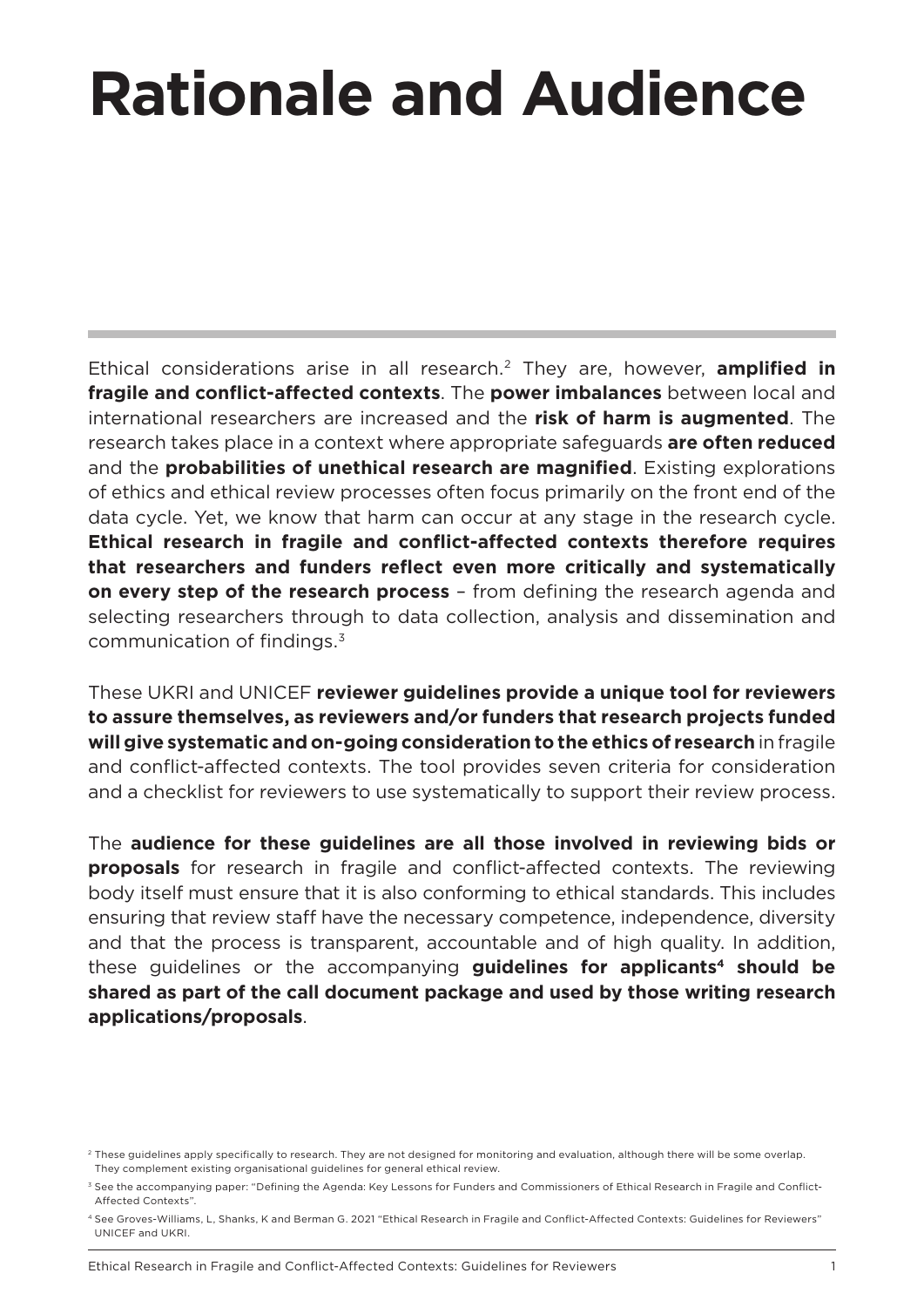# **Ethical Review Criteria**

Once the research bids or proposals have been submitted, reviewers must work through seven criteria to assure themselves, and funders/commissioners, that all efforts will be made to ensure that the research – both process and products – are ethical. Considerations are provided the checklists below, in a simple yes/no format to provoke thinking and provide clarity. You can complete the checklist directly from your computer/device without needing to print it out.

**Criteria 1:** Clear and robust commitment to creating and maintaining fair and equitable partnerships throughout the research process

**Criteria 2:** Research plan demonstrates systematic consideration of ethics at design phase

**Criteria 3:** Comprehensive protection protocol in place

**Criteria 4:** Research plan demonstrates systematic consideration of ethics during implementation phase

**Criteria 5:** Research plan demonstrates systematic consideration of ethics during dissemination phase

**Criteria 6:** Research plan demonstrates systematic consideration of ethics during monitoring and evaluation of the research

**Criteria 7:** Flexible, fair and transparent budget and timeline that meets the complex needs of ethical research in fragile and conflict-affected contexts.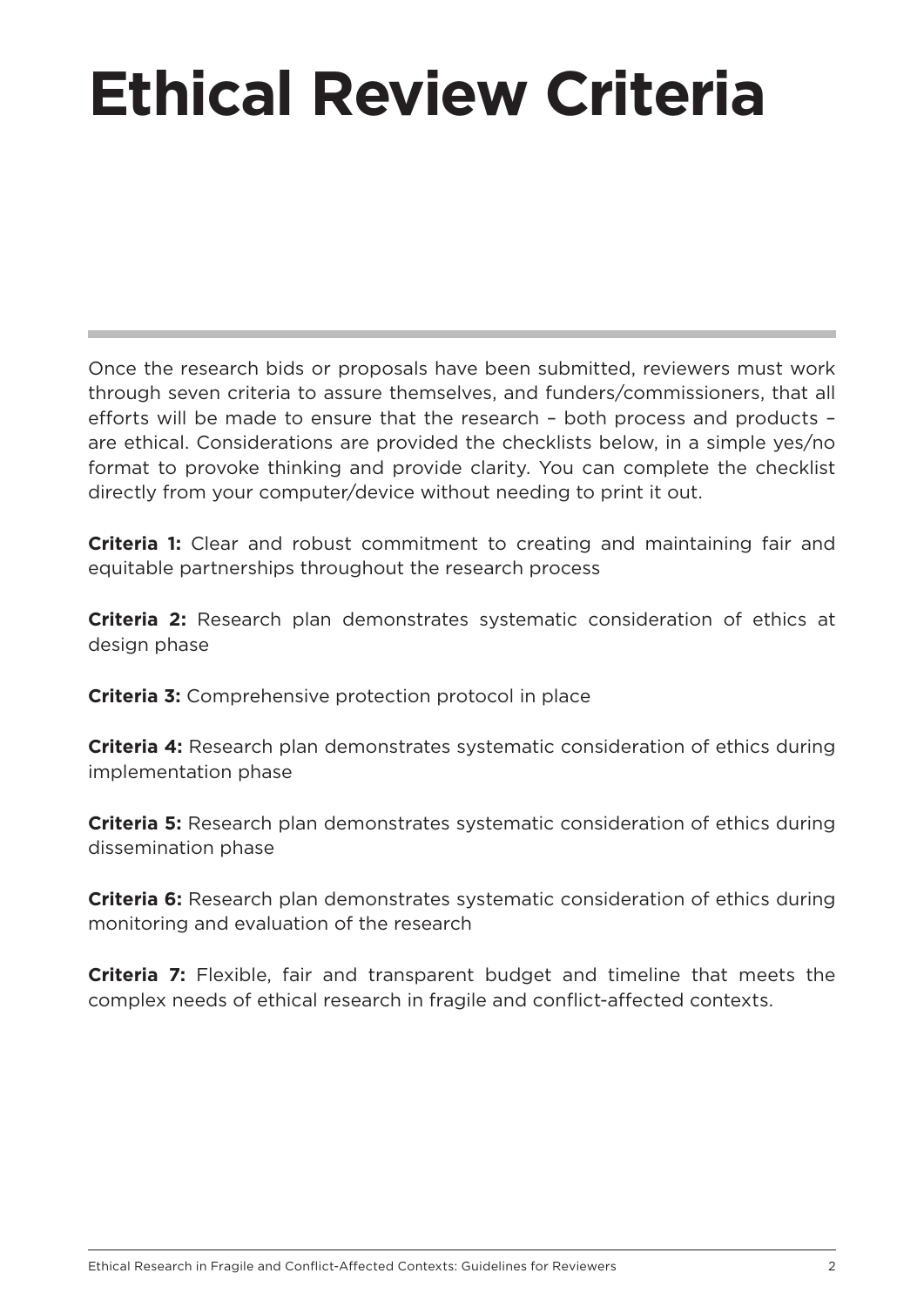# **Criteria 1:** Clear and robust commitment to creating and maintaining fair and equitable partnerships throughout the research process

|                                                                                                                                                                                                                                                                                     | <b>Yes</b> | No/Insufficient | <b>Comments</b> |
|-------------------------------------------------------------------------------------------------------------------------------------------------------------------------------------------------------------------------------------------------------------------------------------|------------|-----------------|-----------------|
| Does the application document demonstrate how the research will ensure <b>local community</b><br><b>partners will have an equitable role</b> that values their local knowledge, competence and the<br>potential risks that their involvement brings to them and their families?     |            |                 |                 |
| Does the document demonstrate <b>how power dynamics- often exacerbated in these contexts-</b><br>between international and national, and national and local community researchers, and<br>between researchers representing different positions in the locality have been mitigated? |            |                 |                 |
| In recognition of the fact that there has been a widespread erasure of local academics<br>from published studies on conflict and fragility, are mechanisms in place to ensure that the<br>intellectual property of local researchers is honoured in all outputs?                    |            |                 |                 |
| Has the local community, in all its diversity and with due attention to differing power<br>relationships within the community, been consulted to determine their interest in<br>engaging with this research?                                                                        |            |                 |                 |
| Note: This in an ongoing question that needs to be systematically explored at different<br>stages of the research process.                                                                                                                                                          |            |                 |                 |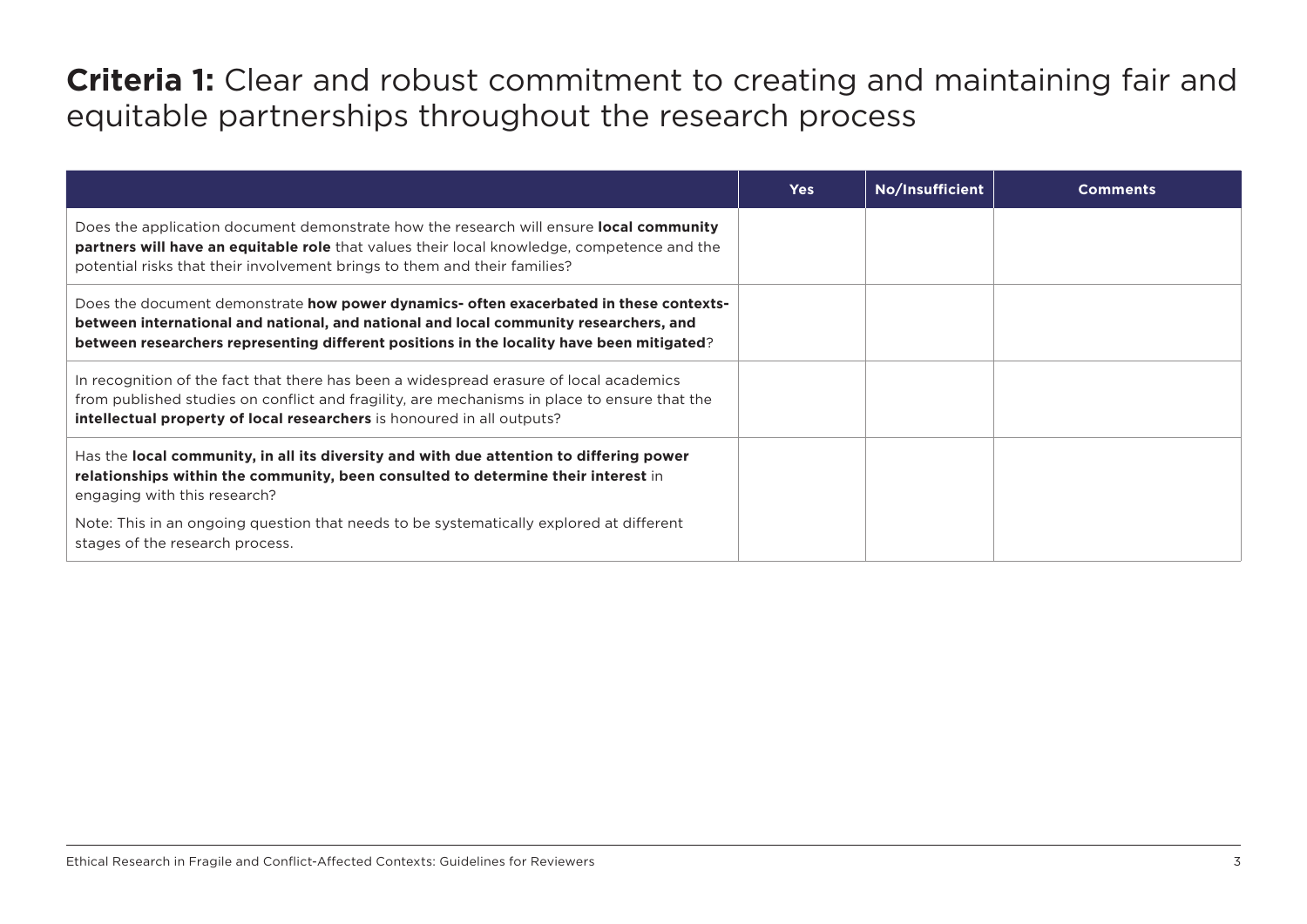# **Criteria 2:** Research plan demonstrates systematic consideration of ethics at design phase

|                                                                                                                                                                                                                                                                                                                                                            | <b>Yes</b> | No/Insufficient | <b>Comments</b> |
|------------------------------------------------------------------------------------------------------------------------------------------------------------------------------------------------------------------------------------------------------------------------------------------------------------------------------------------------------------|------------|-----------------|-----------------|
| <b>Engagement of local knowledge</b>                                                                                                                                                                                                                                                                                                                       |            |                 |                 |
| Has the proposal <b>engaged local knowledge</b> to understand and minimize risk of harm<br>through choice of topic, methods or research questions?                                                                                                                                                                                                         |            |                 |                 |
| Has the proposal explored how to work with partners to unpack local conflict related or<br>other bias, including related to social identities and biological characteristics such as age,<br>sex, gender, race, class, sexual orientation and gender identity, religion, ability, country of<br>origin and cultural and economic background, among others? |            |                 |                 |
| If the proposal involves children, have the researchers consulted local experts on appropriate<br>ways and means of engaging with children in these circumstances? <sup>5</sup>                                                                                                                                                                            |            |                 |                 |
| Impact                                                                                                                                                                                                                                                                                                                                                     |            |                 |                 |
| Bearing in mind the complexities of the working environment is the expected <b>impact</b><br>realistic or are over inflated claims being made?                                                                                                                                                                                                             |            |                 |                 |
| Are the benefits of the research equitable?                                                                                                                                                                                                                                                                                                                |            |                 |                 |
| Note: This involves balancing the benefits for the researchers and commissioners with those<br>for the communities involved. For example, the new knowledge will be made accessible as a<br>global public good in the languages of the countries studied or that there will be emotional,<br>psychosocial, financial or other benefits for participants?   |            |                 |                 |
| Note: If value is predominantly Northern, the design is not sufficiently ethical. If all products are<br>in English and behind expensive firewalls, then the dissemination is not sufficiently equitable.                                                                                                                                                  |            |                 |                 |

5 Berman, Gabrielle; Hart, Jason; O'Mathúna, Dónal; Mattellone, Erica; Potts, Alina; O'Kane, Clare; Shusterman, Jeremy; Tanner, Thomas (2016). What We Know about Ethical Research Involving Children in Humanitarian Settings: An overview of principles, the literature and case studies, *Innocenti Working Papers* no. 2016\_18 , UNICEF Office of Research – Innocenti, Florence.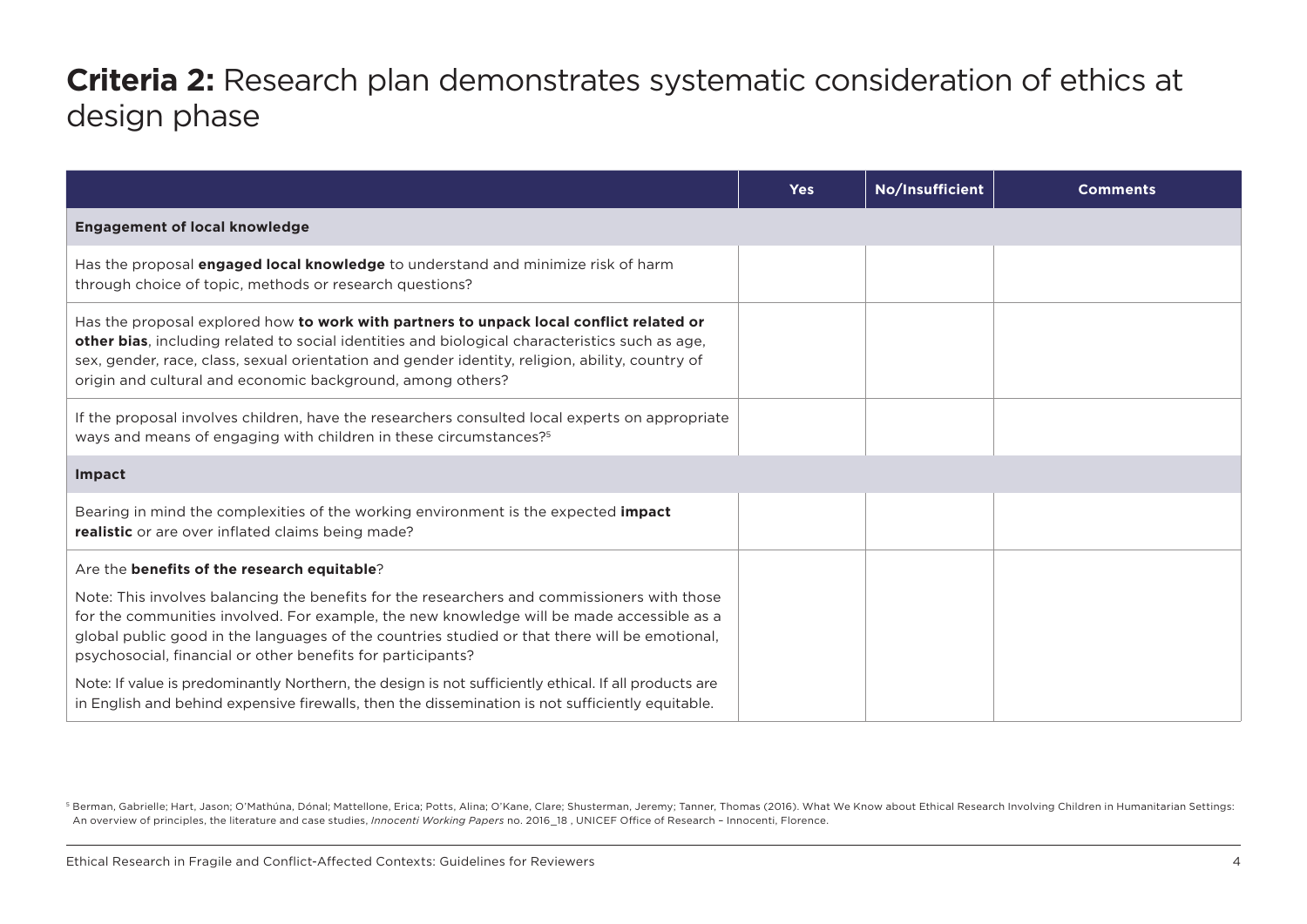|                                                                                                                                                                                                                                                                                                                                                                                                                           | <b>Yes</b> | No/Insufficient | <b>Comments</b> |
|---------------------------------------------------------------------------------------------------------------------------------------------------------------------------------------------------------------------------------------------------------------------------------------------------------------------------------------------------------------------------------------------------------------------------|------------|-----------------|-----------------|
| <b>Research Questions</b>                                                                                                                                                                                                                                                                                                                                                                                                 |            |                 |                 |
| Do the research questions demonstrate conflict sensitivity with efforts made to engage<br>local stakeholders to understand the potential for harm?                                                                                                                                                                                                                                                                        |            |                 |                 |
| Are the research questions relevant and necessary in this given context?<br>Note: if the research questions could be answered using field work in a different context then<br>the research should not proceed. If the questions are not relevant to the needs of the local<br>context, research should not proceed.                                                                                                       |            |                 |                 |
| Are the questions realistic and achievable in view of the specificities of the context?                                                                                                                                                                                                                                                                                                                                   |            |                 |                 |
| Do the questions address existing research gaps?                                                                                                                                                                                                                                                                                                                                                                          |            |                 |                 |
| Do the questions <b>build on existing</b> research to minimize burden/research fatigue/impact<br>on local populations who are already potentially under stress?                                                                                                                                                                                                                                                           |            |                 |                 |
| <b>Research Methods</b>                                                                                                                                                                                                                                                                                                                                                                                                   |            |                 |                 |
| Have the ethical implications of methodological decisions been sufficiently scrutinized<br>in the light of the potential risks/harms they may invoke?                                                                                                                                                                                                                                                                     |            |                 |                 |
| Note: This should include demonstration that efforts have been made to engage local<br>stakeholders to unpack these issues and understand the interpersonal, community, social<br>and economic impacts, including the impact of wages and compensation on local staff<br>and communities.                                                                                                                                 |            |                 |                 |
| Are the methods justified in the given context?                                                                                                                                                                                                                                                                                                                                                                           |            |                 |                 |
| For example, could less intrusive methods be used to answer the research questions?<br>Could primary research collection be delayed until the context is less acute? Could it be<br>done elsewhere and still answer the research questions? Could secondary data analysis be<br>used? Are there other legitimate grounds for the data collection and has the organization<br>adopted the principles of data minimisation? |            |                 |                 |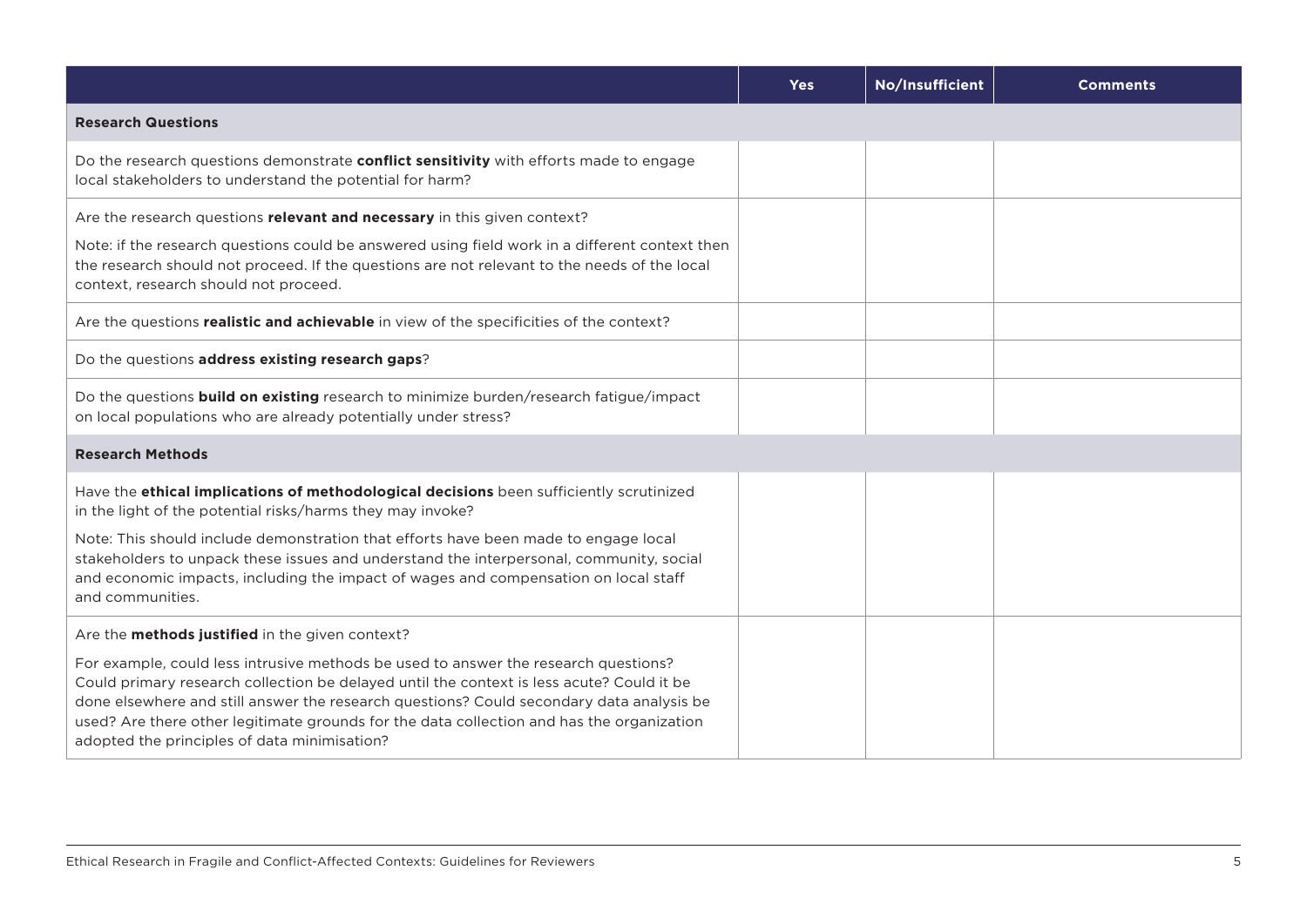|                                                                                                                                                                                                                                                                                                                                                                                                                                                                                                                                                                                                                                                                                                                | <b>Yes</b> | No/Insufficient | <b>Comments</b> |
|----------------------------------------------------------------------------------------------------------------------------------------------------------------------------------------------------------------------------------------------------------------------------------------------------------------------------------------------------------------------------------------------------------------------------------------------------------------------------------------------------------------------------------------------------------------------------------------------------------------------------------------------------------------------------------------------------------------|------------|-----------------|-----------------|
| <b>Research Methods</b>                                                                                                                                                                                                                                                                                                                                                                                                                                                                                                                                                                                                                                                                                        |            |                 |                 |
| Do the methods chosen recognize and attempt to address power imbalances and allow the<br>voices of the most vulnerable to be heard, especially if those voices are harder to reach?<br>If the research relates to children, for example, are their voices going to be heard?                                                                                                                                                                                                                                                                                                                                                                                                                                   |            |                 |                 |
| Note: Think about Selection Bias, Positionality, Language, Research fatigue, Flexibility<br>and Adaptability                                                                                                                                                                                                                                                                                                                                                                                                                                                                                                                                                                                                   |            |                 |                 |
| Adherence to principles and standards                                                                                                                                                                                                                                                                                                                                                                                                                                                                                                                                                                                                                                                                          |            |                 |                 |
| Does the design demonstrate adherence to ethical principles and professional standards<br>of conduct? Particularly those related to fragile and conflict affected contexts such as the<br>IASC Commitments on Accountability to and Inclusion of Affected People.                                                                                                                                                                                                                                                                                                                                                                                                                                              |            |                 |                 |
| Researchers' competence, background and conflicts of interests:                                                                                                                                                                                                                                                                                                                                                                                                                                                                                                                                                                                                                                                |            |                 |                 |
| Do all researchers have the required qualifications, expertise and experience to ensure the<br>research is conducted in a way that reflects the ethical specificities of conducting research<br>in fragile and conflict affected contexts? For example, working with traumatized populations<br>with different social identities and biological characteristics including age, sex, gender, race,<br>class, sexual orientation and gender identity, religion, ability, country of origin and cultural,<br>economic and physical background, among others.                                                                                                                                                      |            |                 |                 |
| Note: If researchers do not have the skill set and experience to work with traumatized populations<br>with these different social identities and biological characteristics then they should not be<br>engaging directly with these populations. For example, if the research involves children then a<br>non- negotiable requirement is that researchers have experience of working with children from<br>the type of context in question. There should be opportunities for researchers to be trained up<br>and mentored in this area prior to engaging in the field. The project team should ensure regular<br>supervision of less experienced members in order to build up relevant skills and experience. |            |                 |                 |
| Does the team include appropriate representation with regard to gender and a broad mix of<br>backgrounds, skills and perspectives, including local, national and international expertise and<br>expertise in working in fragile and conflict-affected contexts to ensure that different experiences<br>are represented within the team and also to facilitate ethical research with specific groups?                                                                                                                                                                                                                                                                                                           |            |                 |                 |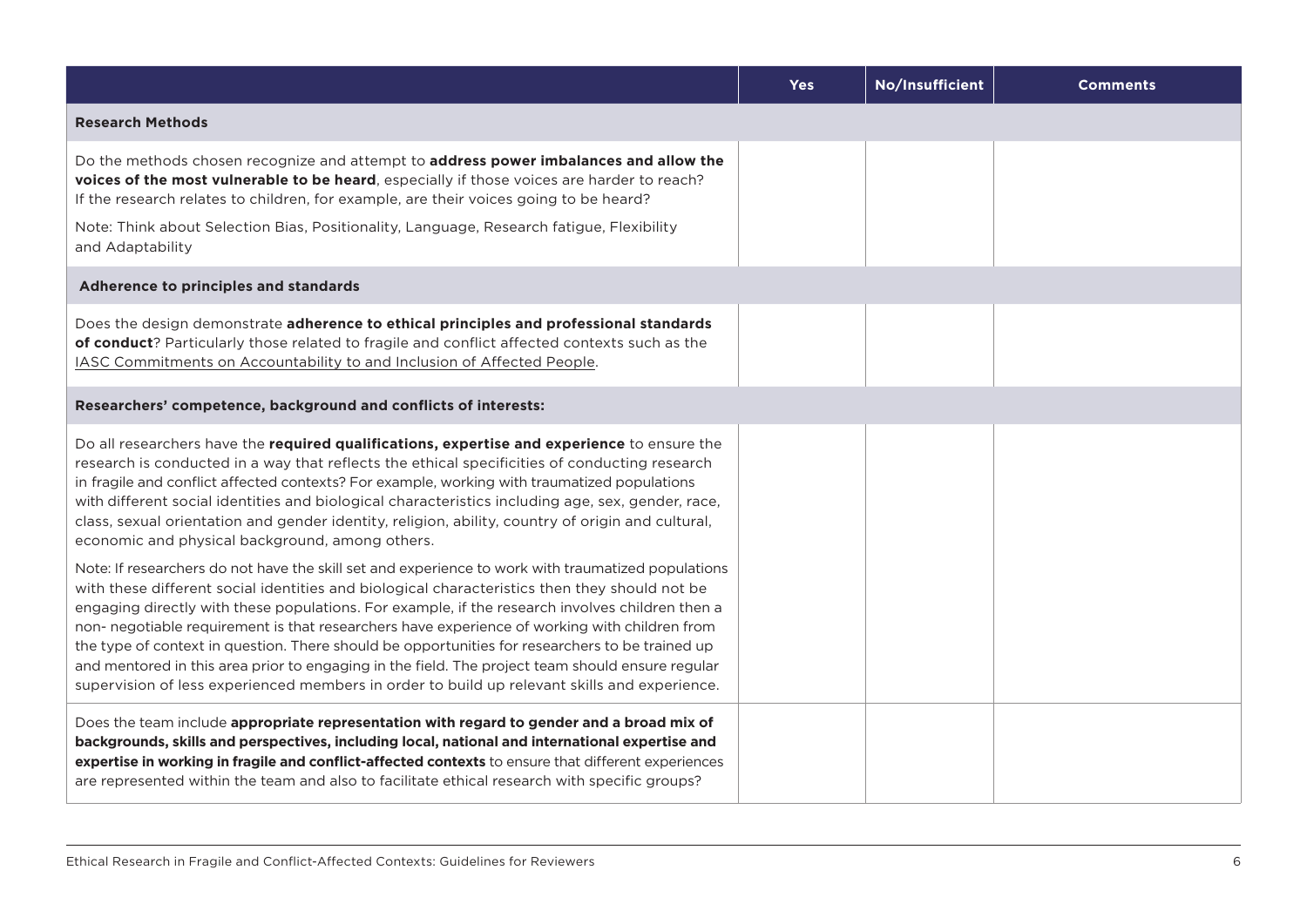|                                                                                                                                                                                                                                                                                                                                                                                                                             | <b>Yes</b> | No/Insufficient | <b>Comments</b> |
|-----------------------------------------------------------------------------------------------------------------------------------------------------------------------------------------------------------------------------------------------------------------------------------------------------------------------------------------------------------------------------------------------------------------------------|------------|-----------------|-----------------|
| Sensitivity to delivery of humanitarian services                                                                                                                                                                                                                                                                                                                                                                            |            |                 |                 |
| Is there evidence that there has been consideration of the impact of the research on<br>the delivery of humanitarian services?                                                                                                                                                                                                                                                                                              |            |                 |                 |
| This should include: demonstrating knowledge of the humanitarian systems and support<br>on site; assurances that the research will not impede the delivery of critical services and<br>mitigation measures in place where there is the possibility that it might impact on these<br>services; and that consideration has been given as to how to engage humanitarian and<br>relevant local actors and civil society groups. |            |                 |                 |
| Selection of and engagement with participants                                                                                                                                                                                                                                                                                                                                                                               |            |                 |                 |
| Has attention been given to participant recruitment and selection?                                                                                                                                                                                                                                                                                                                                                          |            |                 |                 |
| This includes considering the use of financial rewards or other incentives for participants; the<br>need to reach different groups in the community, bearing in mind differing vulnerabilities,<br>power dynamics and access to participation.                                                                                                                                                                              |            |                 |                 |
| Has attention been given to how power dynamics will affect engagement between<br>participants and researchers? Has consideration been given to specific approaches<br>required to address power dynamics for persons with intersecting vulnerabilities e.g.<br>children, women, persons with disabilities etc. in these contexts.                                                                                           |            |                 |                 |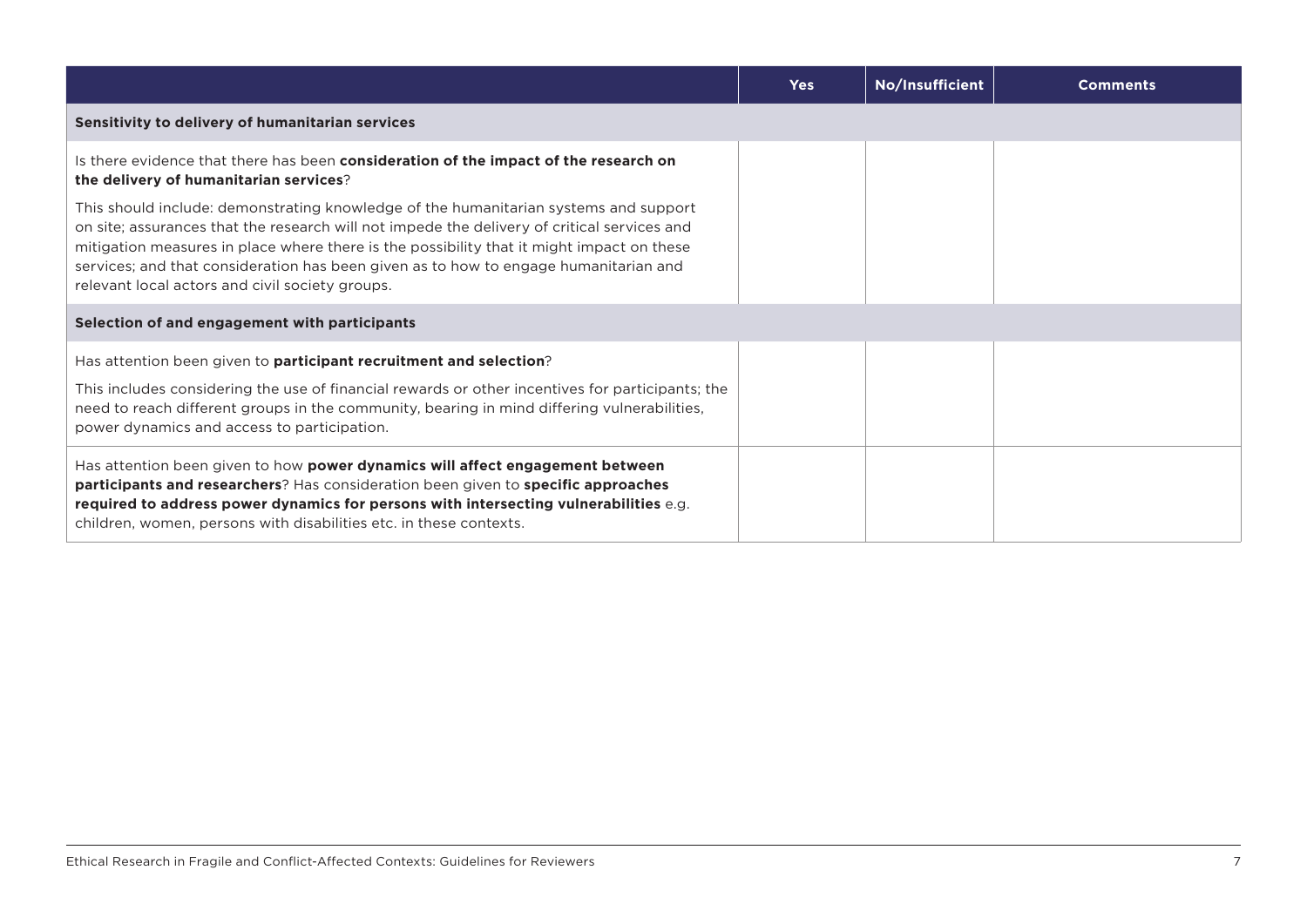# **Criteria 3:** Comprehensive protection protocol in place

|                                                                                                                                                                                                                                                                                                                               | <b>Yes</b> | No/Insufficient | <b>Comments</b> |
|-------------------------------------------------------------------------------------------------------------------------------------------------------------------------------------------------------------------------------------------------------------------------------------------------------------------------------|------------|-----------------|-----------------|
| Potential Impact on all persons involved in the research and their broader communities                                                                                                                                                                                                                                        |            |                 |                 |
| Has a harm-benefit analysis of participation been conducted?                                                                                                                                                                                                                                                                  |            |                 |                 |
| Note: This involves balancing the various risks and benefits against each other before proceeding.                                                                                                                                                                                                                            |            |                 |                 |
| Have potential ethical risks in terms of the safety and security of informants and their data<br>been assessed in terms of both potential psychological and physical negative impacts in relation<br>to the evolving specificities of the research context and for all stages of the research process?                        |            |                 |                 |
| Has consideration been given as to how risk/harm will be differentiated for different<br>populations within the broader population? For example, for children of differing ages,<br>ethnic minorities, women, older persons or other populations?                                                                             |            |                 |                 |
| Have mitigation measures been included?                                                                                                                                                                                                                                                                                       |            |                 |                 |
| For example, ensuring that interviews cannot be overheard, that data is treated with utmost care.                                                                                                                                                                                                                             |            |                 |                 |
| Note: Research should not proceed where mitigation of harm is not possible. The question                                                                                                                                                                                                                                      |            |                 |                 |
| of whether it is really necessary to collect data from traumatised or people who may be<br>vulnerable as a result of participation in research is central and must be based on the                                                                                                                                            |            |                 |                 |
| possible benefit for/safety of the participant and not the researcher or epistemic gain.                                                                                                                                                                                                                                      |            |                 |                 |
| Have potential ethical risks in terms of the safety and security of local, national and<br>international researchers been assessed in terms of both potential psychological and<br>physical negative impacts in relation to the evolving specificities of the research context<br>and for all stages of the research process? |            |                 |                 |
| Note: This should include assessing the team's experience level, autonomy, understanding<br>of the context and dynamics as well as perceptions towards the team by communities where<br>the research is taking place.                                                                                                         |            |                 |                 |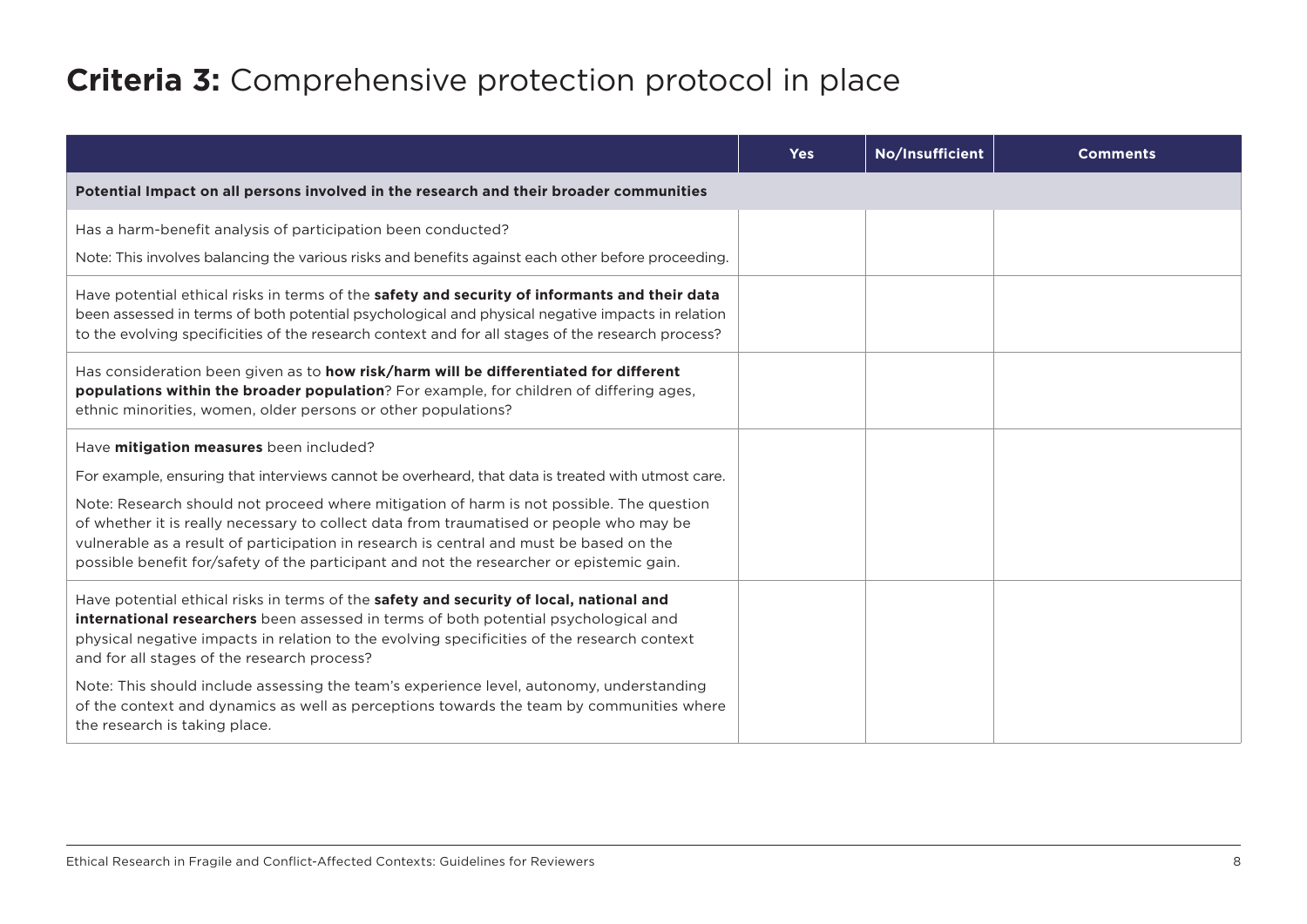|                                                                                                                                                                                                                                                                                                                            | <b>Yes</b> | No/Insufficient | <b>Comments</b> |
|----------------------------------------------------------------------------------------------------------------------------------------------------------------------------------------------------------------------------------------------------------------------------------------------------------------------------|------------|-----------------|-----------------|
| Potential Impact on all persons involved in the research and their broader communities                                                                                                                                                                                                                                     |            |                 |                 |
| Have <b>mitigation measures</b> been included?                                                                                                                                                                                                                                                                             |            |                 |                 |
| Note: This should include zero tolerance for sexual harassment, stigmatization, abuse and<br>exploitation. Research should not proceed where mitigation of harm is not possible.                                                                                                                                           |            |                 |                 |
| Have potential economic, social and safety impacts for both on the ground staff and the<br><b>broader community</b> been assessed?                                                                                                                                                                                         |            |                 |                 |
| What processes are in place to ensure that the team avoids causing injury or discomfort,<br>both through acts of commission or omission, noting that particular diligence is required<br>when working in sensitive contexts and with vulnerable populations?<br>Note: This includes before, during and after the research. |            |                 |                 |
| Is provision made for triggering redress channels where unanticipated harm is identified?                                                                                                                                                                                                                                  |            |                 |                 |
| <b>Procedures for reporting and redress</b>                                                                                                                                                                                                                                                                                |            |                 |                 |
| Are there clear and accessible procedures for participants to report conflict of interest,<br>abuse, misconduct or other serious ethical concerns that may arise during the research and<br>to seek redress where relevant?                                                                                                |            |                 |                 |
| Note: This focuses primarily on the conduct of the researchers but it must also consider<br>potential courses of action in case of threats and wrongdoing by authorities that may<br>supersede the research or be enacted after research completion.                                                                       |            |                 |                 |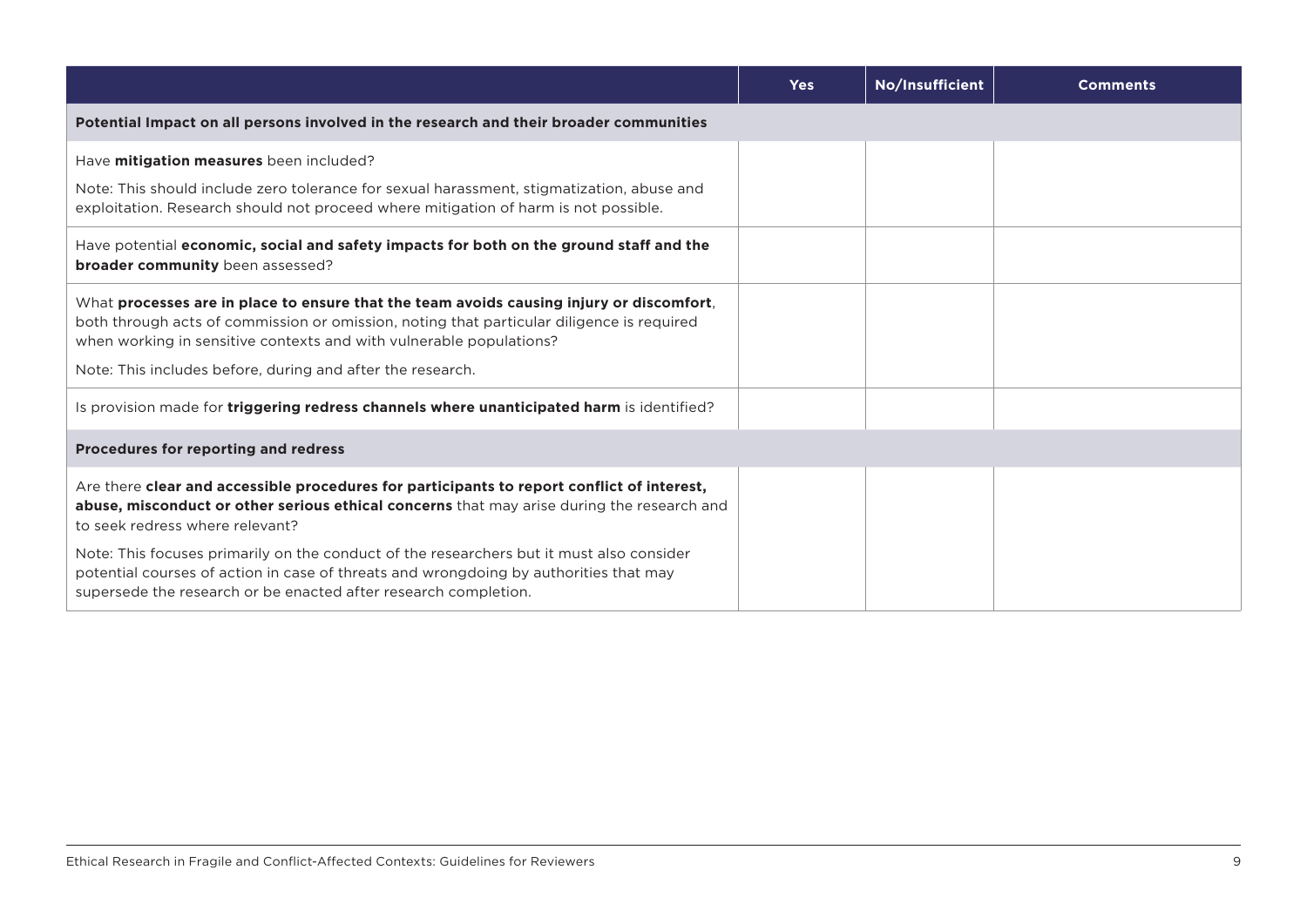### **Criteria 4:** Research plan demonstrates systematic consideration of ethics during implementation phase

|                                                                                                                                                                                                                                                                                                                                        | <b>Yes</b> | No/Insufficient | <b>Comments</b> |
|----------------------------------------------------------------------------------------------------------------------------------------------------------------------------------------------------------------------------------------------------------------------------------------------------------------------------------------|------------|-----------------|-----------------|
| <b>Respect</b>                                                                                                                                                                                                                                                                                                                         |            |                 |                 |
| Have all researchers, enumerators and interpreters been trained to conduct ethical research<br>with vulnerable populations?                                                                                                                                                                                                            |            |                 |                 |
| Note: It is expected that all of the team will have basic training. In addition, team leads should<br>ensure additional safeguarding training with the research team that relate to the specificities<br>of the given context or sub population e.g. children, women, ethnic minorities etc.                                           |            |                 |                 |
| Are there mechanisms in place to ensure that transparency of process is being ensured,<br>despite potential volatility of the context?                                                                                                                                                                                                 |            |                 |                 |
| For example, ensuring that the teams will be communicating openly and transparently, in<br>accessible forms and languages to keep all stakeholders fully informed about expectations,<br>processes and findings.                                                                                                                       |            |                 |                 |
| Is there evidence as to how the team will work in a way that is respectful of the knowledge<br>and experience of participants and stakeholders who live in challenging contexts?<br>For example, through compensating participants for their time or through selecting<br>participatory and empowering rather than extractive methods. |            |                 |                 |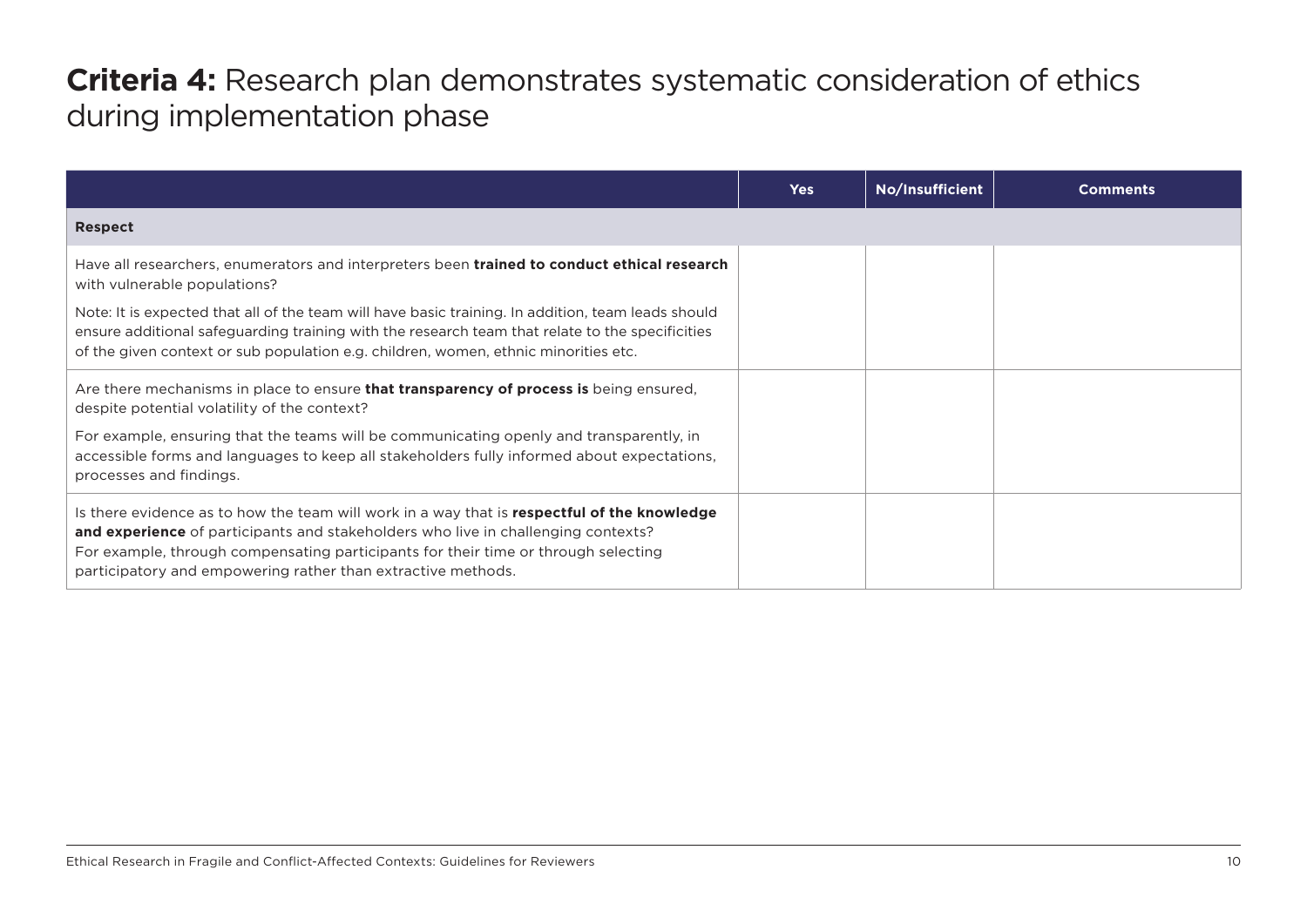|                                                                                                                                                                                                                                                                                                                                                                                                         | <b>Yes</b> | No/Insufficient | <b>Comments</b> |
|---------------------------------------------------------------------------------------------------------------------------------------------------------------------------------------------------------------------------------------------------------------------------------------------------------------------------------------------------------------------------------------------------------|------------|-----------------|-----------------|
| <b>Data Protection and Confidentiality</b>                                                                                                                                                                                                                                                                                                                                                              |            |                 |                 |
| Noting the potential for enhanced risks to informants in fragile and conflict affected<br>contexts, is there sufficient provision for protection of confidentiality and privacy at<br>each stage of the research?<br>Note: "Sufficient provision" includes compliance with relevant data protection legislation                                                                                         |            |                 |                 |
| in-country as well as with the standards set by the donor/ research institution?                                                                                                                                                                                                                                                                                                                        |            |                 |                 |
| Has attention been given to addressing situations where confidentiality may need to be<br>violated? For example in the instance of disclosure of child abuse where mandatory child<br>abuse reporting is in place?                                                                                                                                                                                      |            |                 |                 |
| Are there procedures in place for ensuring data confidentiality and mitigating the risk<br>of sensitive data systems being breached?                                                                                                                                                                                                                                                                    |            |                 |                 |
| Note: This should include taking clear steps to de-identify data as soon as possible and<br>ensuring that data collectors have limited data on their devices and person? Attention<br>should be paid to the locations of data storage in relation to issues pertaining to security,<br>data sovereignty and requests for data sharing and how to prevent sensitive data systems<br>from being breached? |            |                 |                 |
| Are there measures in place for ensuring informed consent adequate in view of the additional<br>challenges of obtaining voluntary consent in fragile and conflict-affected contexts?                                                                                                                                                                                                                    |            |                 |                 |
| Are there other legitimate grounds for the data collection and has the organization<br>adopted the principles of data minimisation?                                                                                                                                                                                                                                                                     |            |                 |                 |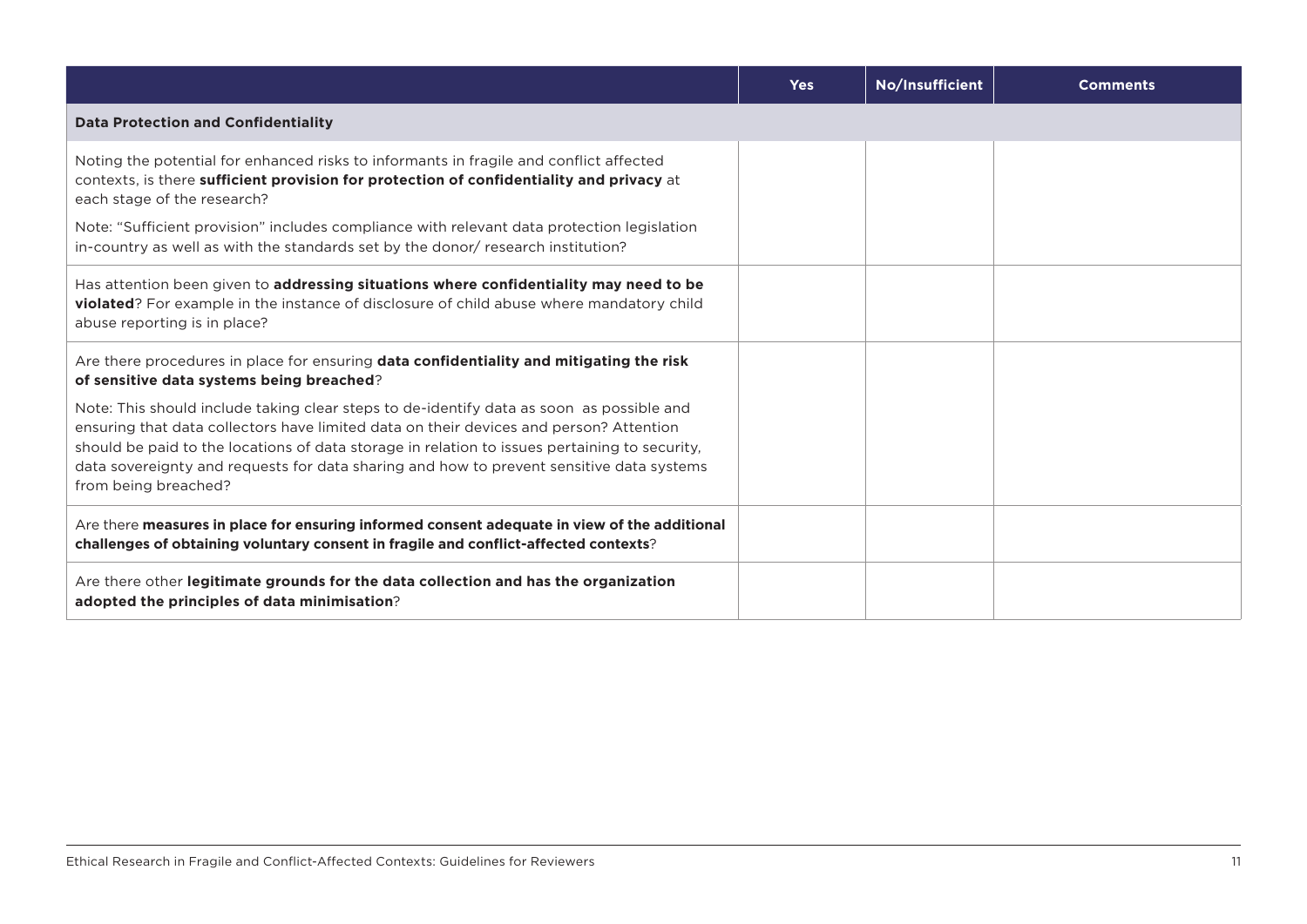|                                                                                                                                                                                                                                                                                                                                                                                                                                                                                                                                                                                                                                                                                                                                                                                                                                                             | <b>Yes</b> | No/Insufficient | <b>Comments</b> |
|-------------------------------------------------------------------------------------------------------------------------------------------------------------------------------------------------------------------------------------------------------------------------------------------------------------------------------------------------------------------------------------------------------------------------------------------------------------------------------------------------------------------------------------------------------------------------------------------------------------------------------------------------------------------------------------------------------------------------------------------------------------------------------------------------------------------------------------------------------------|------------|-----------------|-----------------|
| Inclusion and non-discrimination of participants                                                                                                                                                                                                                                                                                                                                                                                                                                                                                                                                                                                                                                                                                                                                                                                                            |            |                 |                 |
| Is there provision for ensuring that different voices will be able to influence the research,<br>including those with least power and highest vulnerability in these contexts? For example,<br>women, persons with disabilities, children and ethnic minorities.                                                                                                                                                                                                                                                                                                                                                                                                                                                                                                                                                                                            |            |                 |                 |
| Is it clear that the researchers are aware of and will comply with international and national<br>legal codes governing respecting and protecting the rights of different groups?<br>For example, complying with guidelines on researching and interviewing children and<br>young people.                                                                                                                                                                                                                                                                                                                                                                                                                                                                                                                                                                    |            |                 |                 |
| Has provision been made provision for validating draft findings with participants?                                                                                                                                                                                                                                                                                                                                                                                                                                                                                                                                                                                                                                                                                                                                                                          |            |                 |                 |
| <b>Informed consent</b>                                                                                                                                                                                                                                                                                                                                                                                                                                                                                                                                                                                                                                                                                                                                                                                                                                     |            |                 |                 |
| Is there a process in place to ensure that participants are clear and realistic as to<br>potential benefits and risks involved in taking part in the research as well as of any<br>protections for participation?<br>Note: This should include drafting information sheets and consent forms sensitively and<br>realistically and ensuring that informed consent is seen as an on-going process and not a<br>one off tick box exercise. Research positionality may lead to unrealistic expectations that<br>participation will lead to or be tied to additional humanitarian or other service provision.<br>Furthermore, there might be a lack of understanding by participants of potential risk in<br>terms of being retraumatised through sharing of experiences or of susceptibility to physical<br>harm as retribution for association with the study. |            |                 |                 |
| Where children are involved, do local laws require informed consent from guardians?<br>If yes, is consent also being sought from children?                                                                                                                                                                                                                                                                                                                                                                                                                                                                                                                                                                                                                                                                                                                  |            |                 |                 |
| Is there evidence of clear measures by which the research team will assure themselves that<br>participants do not feel undue pressure to participate in view of the power dynamics at<br>play, exacerbated in fragile and conflict-affected contexts?<br>Note: This could include checking in at intervals that participants are still comfortable to<br>proceed. It also includes being satisfied that the research team have sufficient understanding<br>of community dynamics at the time of the research.                                                                                                                                                                                                                                                                                                                                               |            |                 |                 |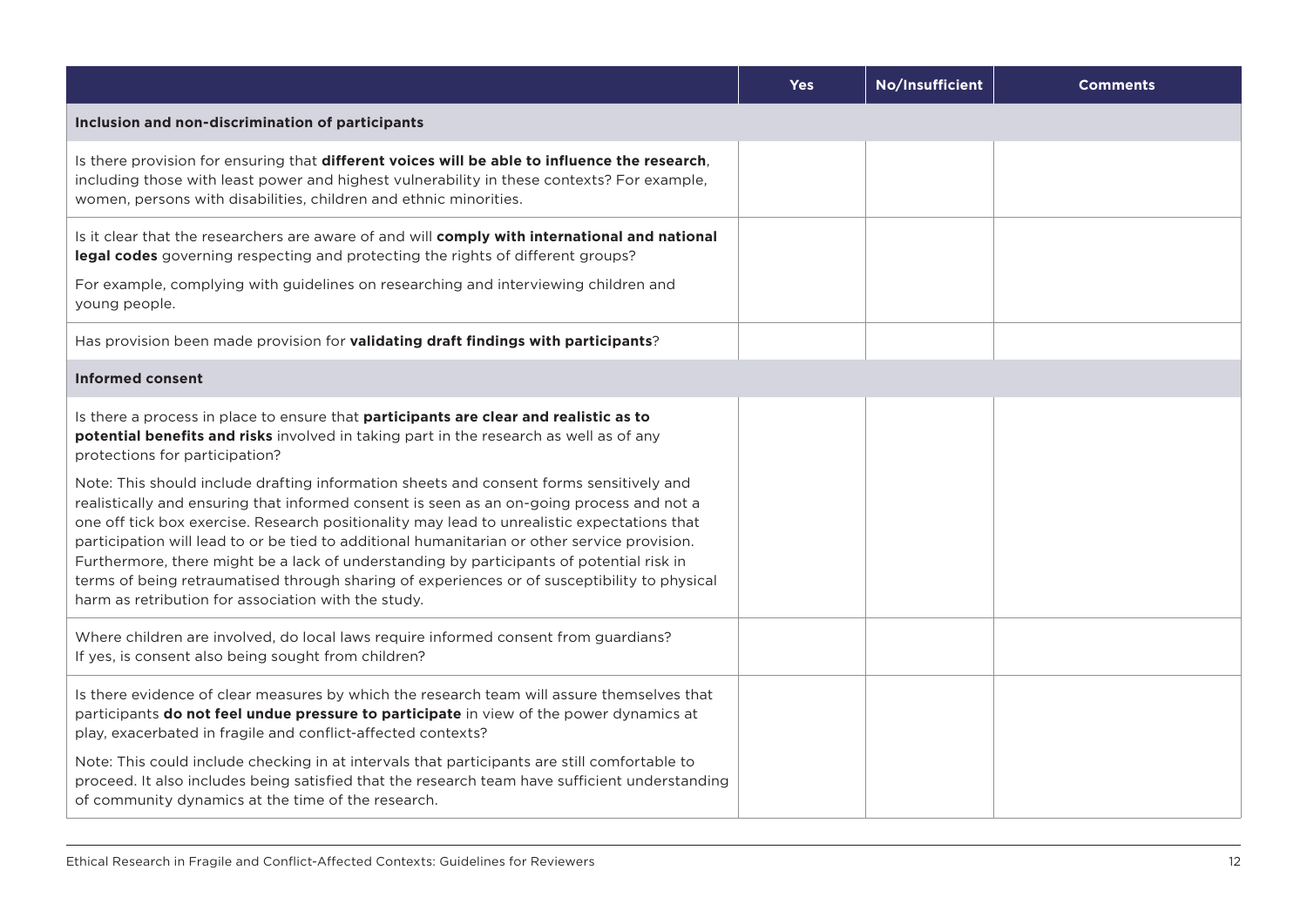|                                                                                                                                                                                                                                                                                                                                                                         | <b>Yes</b> | No/Insufficient | <b>Comments</b> |
|-------------------------------------------------------------------------------------------------------------------------------------------------------------------------------------------------------------------------------------------------------------------------------------------------------------------------------------------------------------------------|------------|-----------------|-----------------|
| <b>Researcher judgement</b>                                                                                                                                                                                                                                                                                                                                             |            |                 |                 |
| Are support and feedback mechanisms (focal points, regular debriefs etc.) in place<br>to support researcher judgement in making ethical decisions whilst working in<br>unpredictable environments?                                                                                                                                                                      |            |                 |                 |
| Is there evidence that the research team will exemplify ethical conduct in implementation?<br>Note: This includes considering whether the team have the implementation skills and<br>resilience required to conduct the research ethically. This includes being adaptable to the<br>potentially volatile conditions, which can affect security and population dynamics. |            |                 |                 |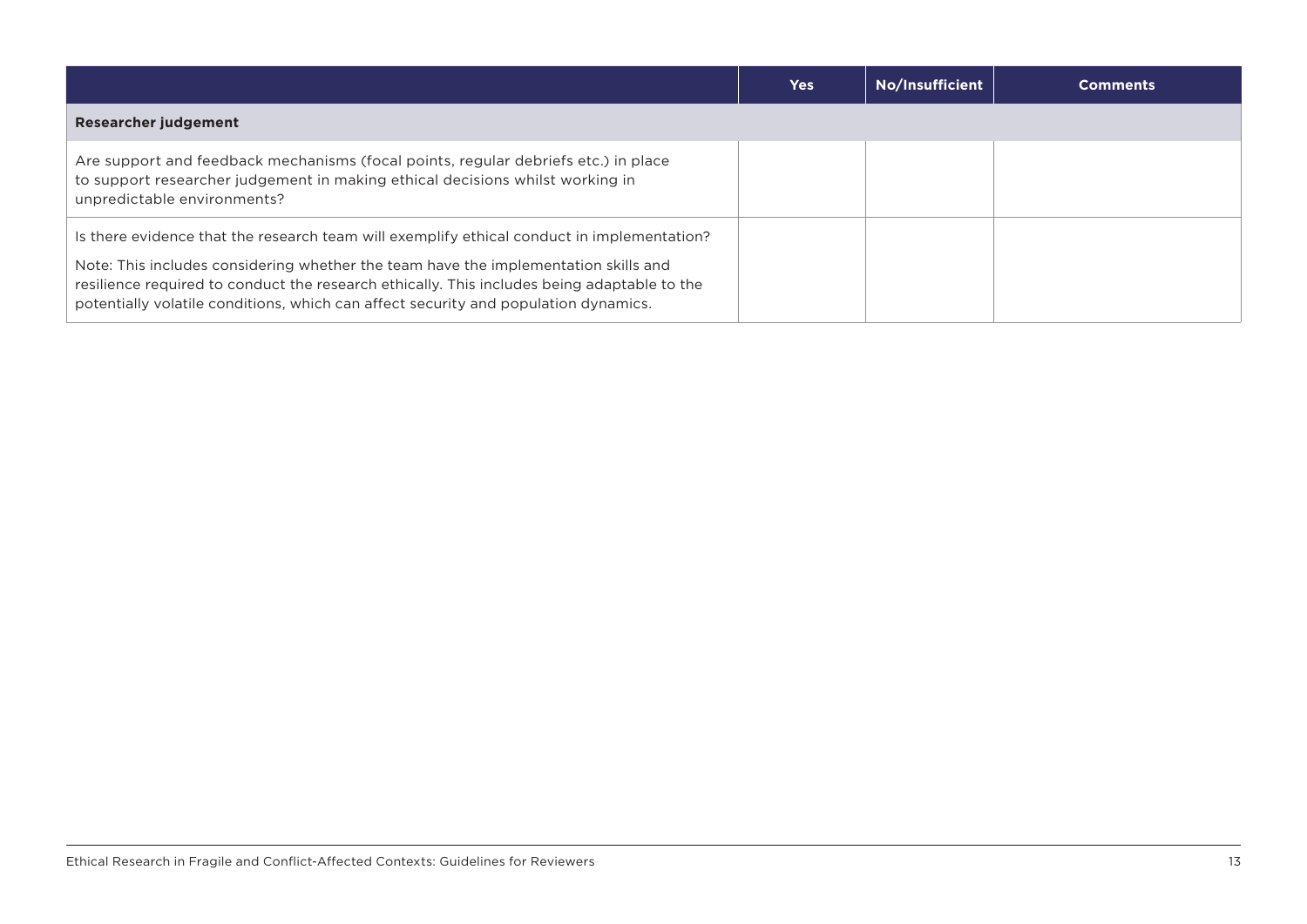### **Criteria 5:** Research plan demonstrates systematic consideration of ethics during dissemination phase

|                                                                                                                                                                                                                                                                                                                                                                 | <b>Yes</b> | No/Insufficient | Comments |
|-----------------------------------------------------------------------------------------------------------------------------------------------------------------------------------------------------------------------------------------------------------------------------------------------------------------------------------------------------------------|------------|-----------------|----------|
| <b>Collaborative dissemination plan</b>                                                                                                                                                                                                                                                                                                                         |            |                 |          |
| Has a <b>collaborative dissemination plan</b> been developed with the participants/respondents<br>and budgeted for?                                                                                                                                                                                                                                             |            |                 |          |
| Note: Different stakeholders should be able to benefit from research findings relevant to<br>them and need to be involved in discussing the plan to ensure relevance. This will also<br>reduce the risk of findings being used to further particularly divisive agendas, justify<br>structural inequalities, or disregard of the needs of disadvantaged groups. |            |                 |          |
| Dissemination plan that safeguards participants and local partners and does not create harm                                                                                                                                                                                                                                                                     |            |                 |          |
| Is it clear how dissemination activities will be conducted in a way that <b>safeguards</b><br>researchers, participants and local partners and does not create harm?                                                                                                                                                                                            |            |                 |          |
| Has consideration been given to how the inclusion of someone's identity- while acceptable<br>at the time of publication- may lead to a <b>negative impact at a later point due to evolving</b><br>conflict dynamics?                                                                                                                                            |            |                 |          |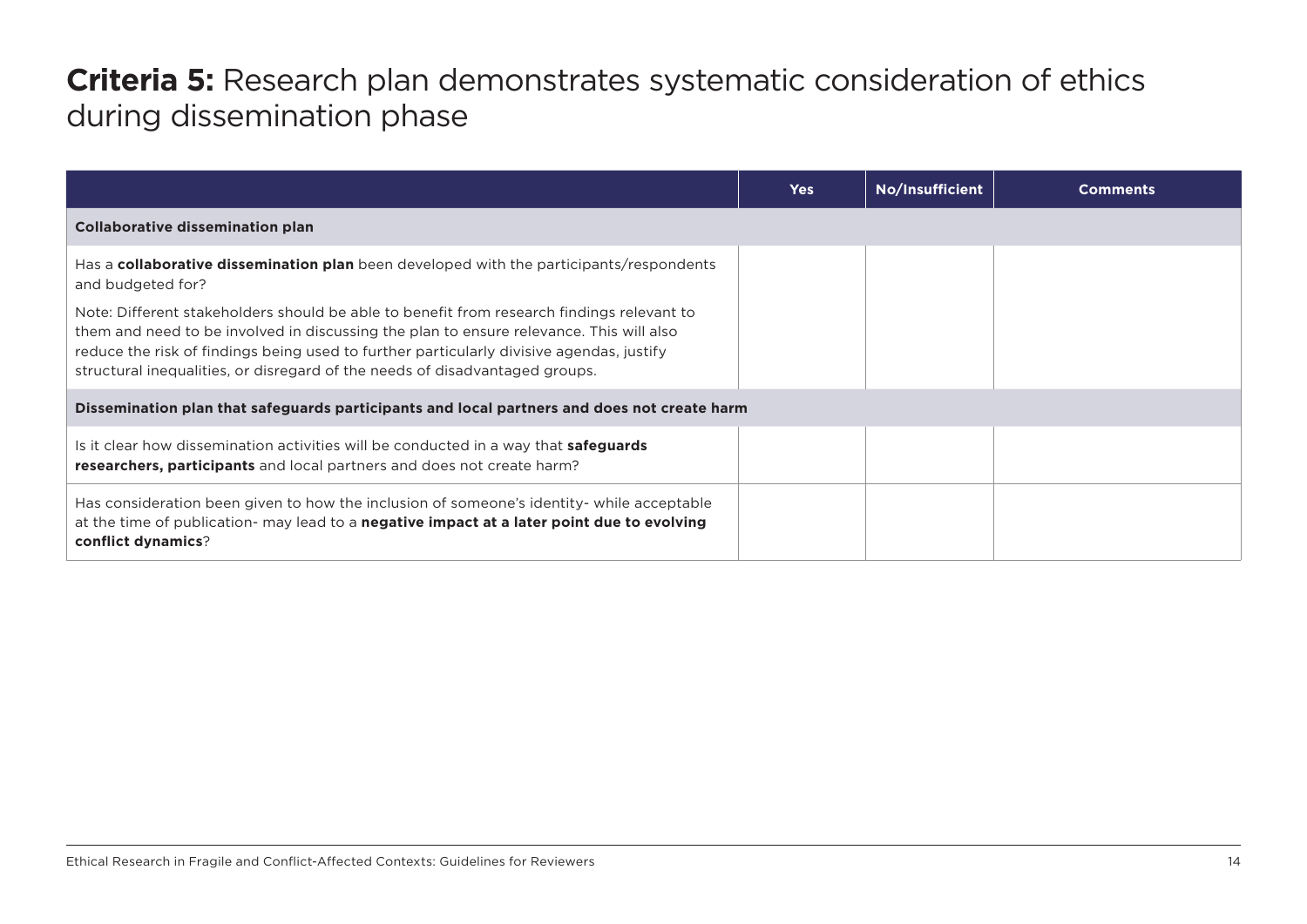|                                                                                                                                                                                                       | <b>Yes</b> | No/Insufficient | <b>Comments</b> |
|-------------------------------------------------------------------------------------------------------------------------------------------------------------------------------------------------------|------------|-----------------|-----------------|
| <b>Value</b>                                                                                                                                                                                          |            |                 |                 |
| Will outputs be equitably created and accessed in order to create benefit and value at:<br>$\cdot$ Local<br>• Country and<br>. International levels?                                                  |            |                 |                 |
| Has consideration been given to ensuring dissemination in <b>accessible and relevant formats</b><br>and for translation into relevant local languages?                                                |            |                 |                 |
| Note: In fragile and conflict affected contexts the means of communication might be<br>quite different to those in stable contexts e.g. radio might be more accessible than printed<br>out documents. |            |                 |                 |
| Is it clear how dissemination activities will be used to enact positive change for<br>community members?                                                                                              |            |                 |                 |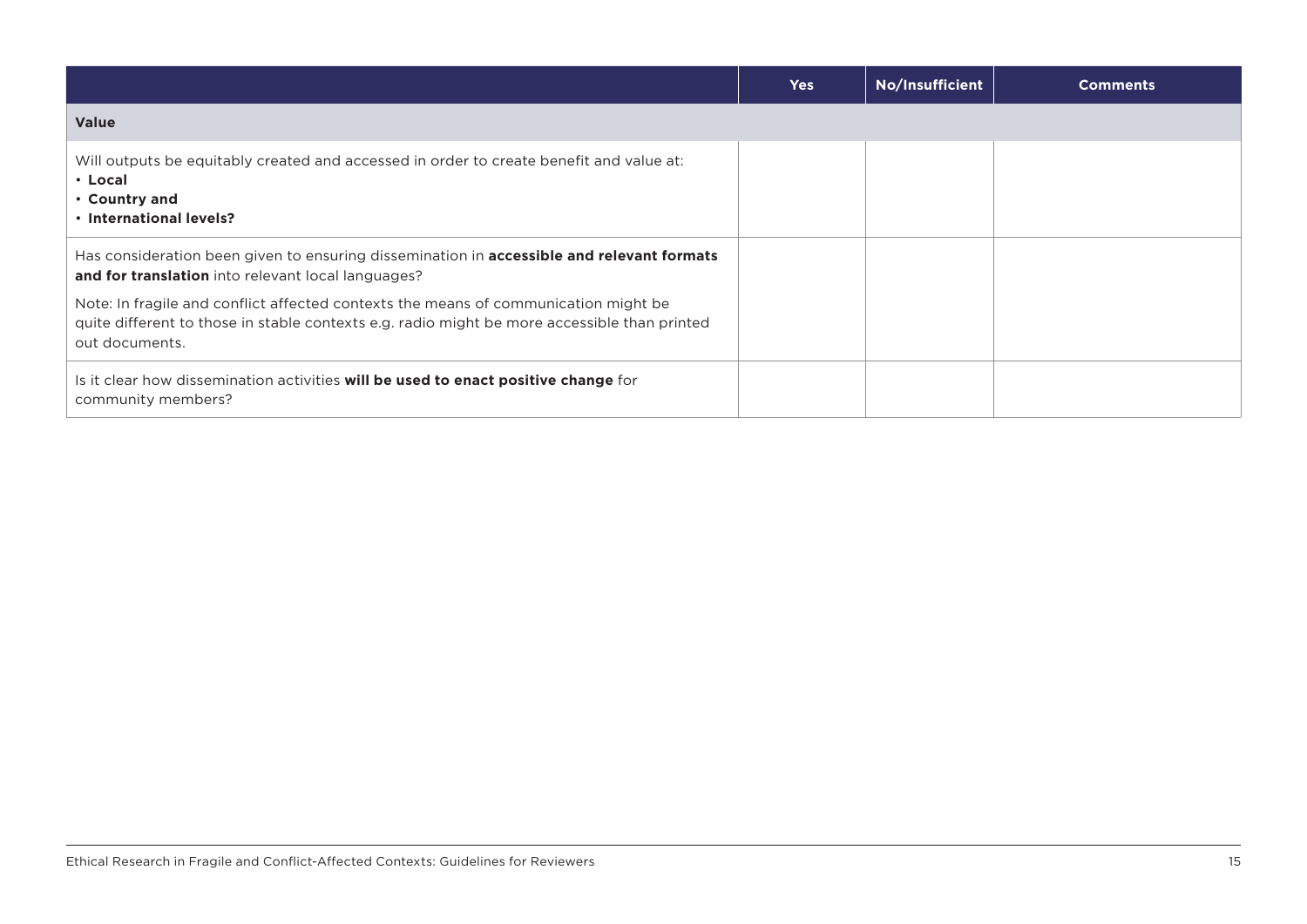# **Criteria 6:** Research plan demonstrates systematic consideration of ethics during monitoring and evaluation of the research

|                                                                                                                                                                                                                                                                                                | <b>Yes</b> | No/Insufficient | <b>Comments</b> |
|------------------------------------------------------------------------------------------------------------------------------------------------------------------------------------------------------------------------------------------------------------------------------------------------|------------|-----------------|-----------------|
| Monitoring mechanisms and adaptation provision                                                                                                                                                                                                                                                 |            |                 |                 |
| Does the proposal make provision for ongoing risk/harm assessment and potential<br>mitigation in relation to potential impact of the research in terms of do no harm and<br>respect of stakeholders?                                                                                           |            |                 |                 |
| Does the proposal carefully consider <b>situational flux</b> (safety of researchers, change in<br>government that changes programmes/access things that affect nature of research itself?)?<br>Note: This is situational flux often inherent to the situation under study and can be difficult |            |                 |                 |
| to appraise. It can be partly managed by tasking an experienced and capable team.                                                                                                                                                                                                              |            |                 |                 |
| Does the proposal make provision for the need to modify design/methodologies in volatile<br>contexts, for example, the need to go back to the ethical review board?                                                                                                                            |            |                 |                 |
| Are there clear points of referral for safeguarding issues or other ethical breaches that may<br>occur during the research?                                                                                                                                                                    |            |                 |                 |
| Have provisions been made for assessing unintentional impact/consequences? For example,<br>where research may be exacerbating community tensions?                                                                                                                                              |            |                 |                 |
| In view of the significant and differing costs to research in fragile and conflict affected<br>settings, are there plans for meaningful post-research evaluation to evaluate how ethics<br>were addressed and to evaluate research impact?                                                     |            |                 |                 |
| Are feedback loops in place to update participants and their communities on progress and<br>to cross check research outputs and outcomes?                                                                                                                                                      |            |                 |                 |